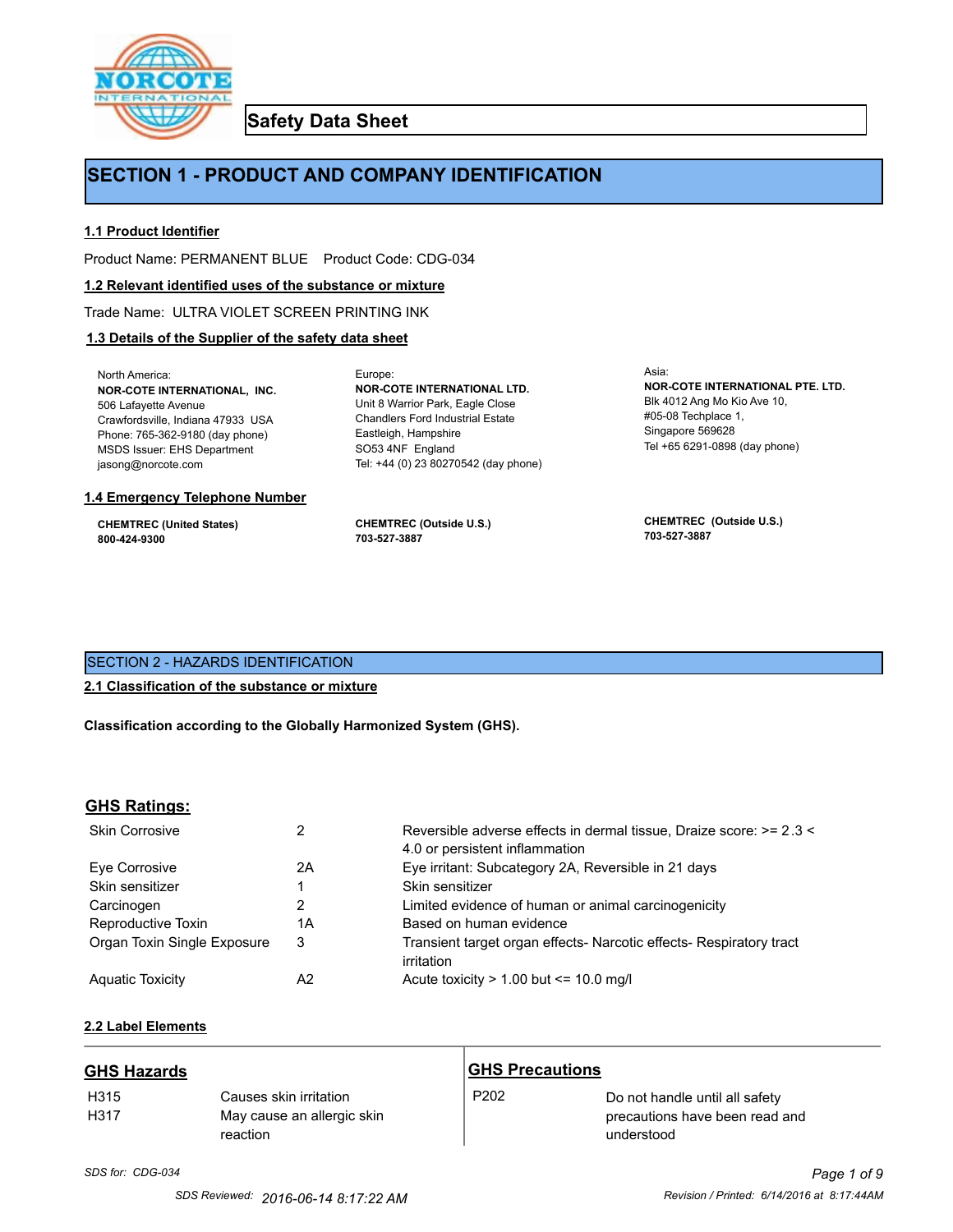| H319 | Causes serious eye irritation               | P <sub>261</sub> | Avoid breathing                                                      |
|------|---------------------------------------------|------------------|----------------------------------------------------------------------|
| H335 | May cause respiratory irritation            |                  | dust/fume/gas/mist/vapours/spray                                     |
| H336 | May cause drowsiness or                     | P273             | Avoid release to the environment                                     |
|      | dizziness                                   | P <sub>280</sub> | Wear protective gloves/protective                                    |
| H351 | Suspected of causing cancer                 |                  | clothing/eye protection/face protection                              |
| H360 | May damage fertility or the<br>unborn child | P362             | Take off contaminated clothing and<br>wash before reuse              |
| H401 | Toxic to aquatic life                       | P302+P352        | IF ON SKIN: Wash with soap and water                                 |
|      |                                             | P304+P340        | IF INHALED: Remove victim to fresh air                               |
|      |                                             |                  | and keep at rest in a position                                       |
|      |                                             |                  | comfortable for breathing                                            |
|      |                                             | P305+P351+P33    | IF IN EYES: Rinse continuously with                                  |
|      |                                             | 8                | water for several minutes. Remove                                    |
|      |                                             |                  | contact lenses if present and easy to                                |
|      |                                             |                  | do - continue rinsing                                                |
|      |                                             | P308+P313        | IF exposed or concerned: Get medical                                 |
|      |                                             |                  | advice/attention                                                     |
|      |                                             | P333+P313        | If skin irritation or a rash occurs: Get<br>medical advice/attention |

#### **Danger**



**EMERGENCY OVERVIEW:** Product is a liquid with mild acrylic odor that may be harmful if inhaled or swallowed. Product may cause serious damage to eyes, allergic skin reactions and irritation to respiratory system. Avoid breathing vapors. Avoid spillage to sewers or waterways.

#### **ROUTES OF ENTRY:** Dermal, Inhalation, Ingestion

**ACUTE HEALTH EFFECTS:** Irritant to skin, eyes and respiratory tract. Effects may be delayed for several hours. None Known

**Skin Contact:** Potential irritant and can cause allergic skin reaction. Repeated or prolonged contact may cause sensitization.

**Eye Contact:** Liquid, vapors, or mists may cause eye irritation. Protect eyes from repeated or prolonged contact.

**Ingestion:** May be harmful if swallowed. Gastrointestinal tract irritation may result.

**Inhalation:** May be harmful if inhaled. May cause irritation to upper respiratory tract upon prolonged or repeated inhalation.

## **Effects of Overexposure**

## **MEDICAL CONDITIONS AGGRAVATED BY EXPOSURE:** Repeated and prolonged overexposure may increase the potential for adverse health effects.

**CHRONIC HEALTH EFFECTS:** No additional information

## SECTION 3 - COMPOSITION / INFORMATION ON INGREDIENTS

#### **3.2 Mixtures**

\*Note: The exact concentrations of the below listed chemicals are being withheld as a trade secret

| <b>Chemical Name</b>         | <b>Percent</b><br>Weiaht | CAS#       | EC No.    | <b>Classification (GHS)</b> |
|------------------------------|--------------------------|------------|-----------|-----------------------------|
| 1.6-Hexanediol<br>diacrylate | 10.00 - 20.00 %          | 13048-33-4 | 235-921-9 | H315, H319,<br>H317, H400   |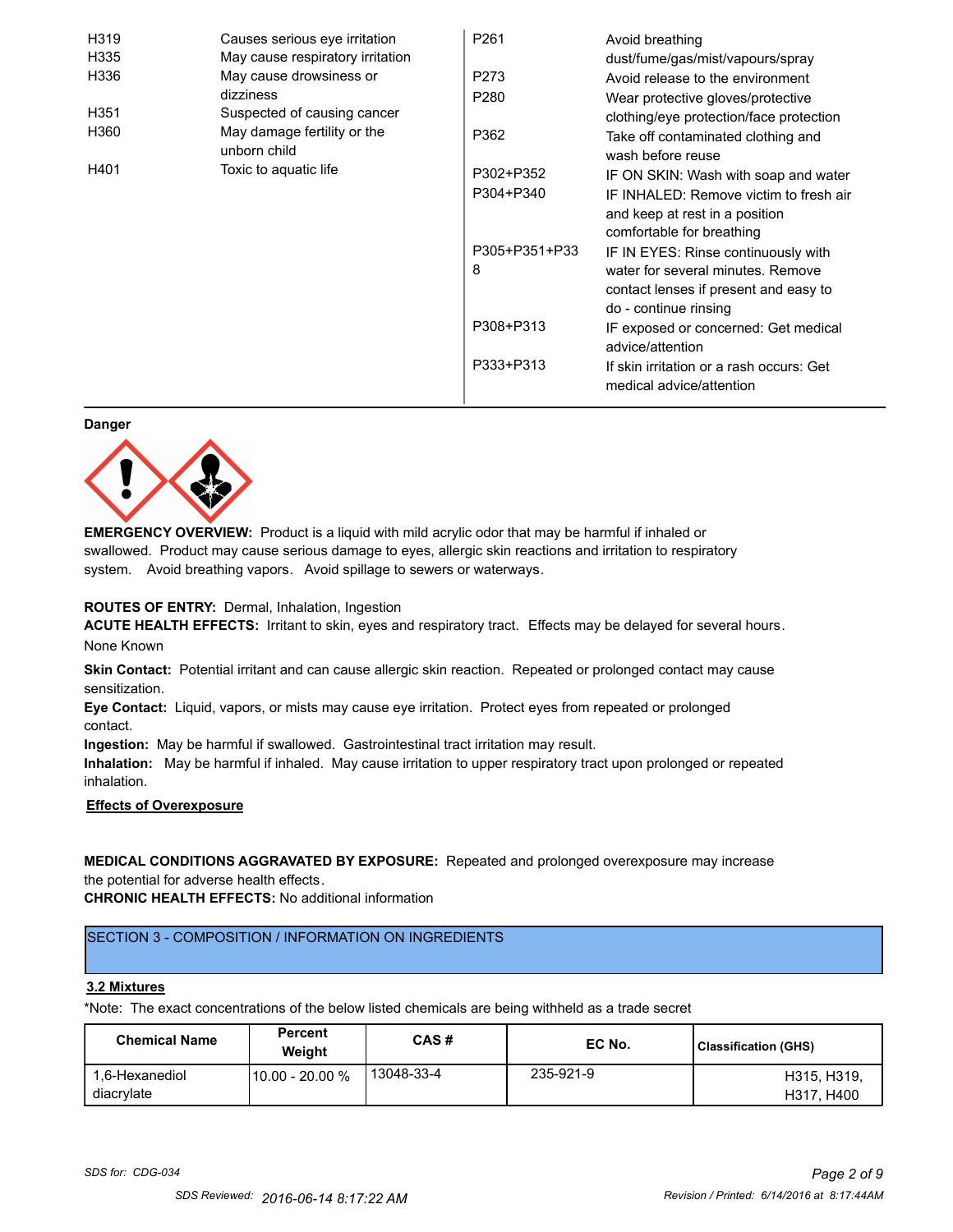| Tripropylene glycol<br>diacrylate | $15.00 - 10.00 %$ | 42978-66-5 | 256-032-2 | H315, H319,<br>H317, H335 |
|-----------------------------------|-------------------|------------|-----------|---------------------------|
| Benzophenone                      | $10.10 - 1.00 \%$ | 119-61-9   |           |                           |

## SECTION 4 - FIRST AID MEASURES

### **4.1 Description of first aid measures**

**INHALATION:** Move subject to fresh air and keep warm. If subject is not breathing, administer artificial respiration. If breathing is difficult, have qualified personnel administer oxygen and get medical attention .

**EYE CONTACT:** Flush the eye and under lids with warm water for 15 minutes. Remove any contact lenses during the flushing. Get immediate medical attention if symptoms persist.

**SKIN CONTACT:** Remove and isolate contaminated clothing and shoes. Remove excess material from skin with clean cloth. Flush skin with running lukewarm water. Wash affected areas using mild soap.

**INGESTION:** If appreciable quantities are swallowed, seek immediate medical attention. Do NOT induce vomiting. Never give anything by mouth to an unconscious person.

### SECTION 5 - FIRE FIGHTING MEASURES

#### **5.1 Extinguising Media**

Evacuate area of all non-emergency personell. Firefighters must wear full emergency equipment with self contained breathing apparatus. At elevated temperatures hazardous polymerization may occur causing container rupture and in extreme cases, explosion. Fight fires from upwind and cool intact containers with water spray or stream at maximum range.

## Flash Point: 100 C (212 F)

**FLAMMABLE/EXPLOSIVE LIMITS (Volume % in air):** Not established **EXTINGUISHING METHOD:** Water fog, carbon dioxide (CO2) or dry chemical

#### **5.2 Special Hazards arising from the substance or mixture:**

Thermal decomposition can lead to release of irritating gases and vapors

### **5.3 Advice for firefighters**

## **Protective Equipment:**

Wear full emergency equipment with selfcontained breathing apparatus . Refer to Section 8

#### **5.4 Additional Information**

 Heating causes a rise in pressue, risk of bursting and combustion Shut off sources of ignition Carbon monoxide and carbon dioxide may form upon combustion

#### **OSHA CLASSIFICATION:** Class IIIB Combustible

## SECTION 6 - ACCIDENTAL RELEASE MEASURES

## **6.1 Personal precautions, protective equipment and emergency procedures**

Remove all sources of ignition and ventilate area. Avoid skin and eye contact. Use respiratory protection.

#### **6.2 Environmental precautions**

Avoid release to the environment. Local authorities should be advised if significant spillages cannot be contained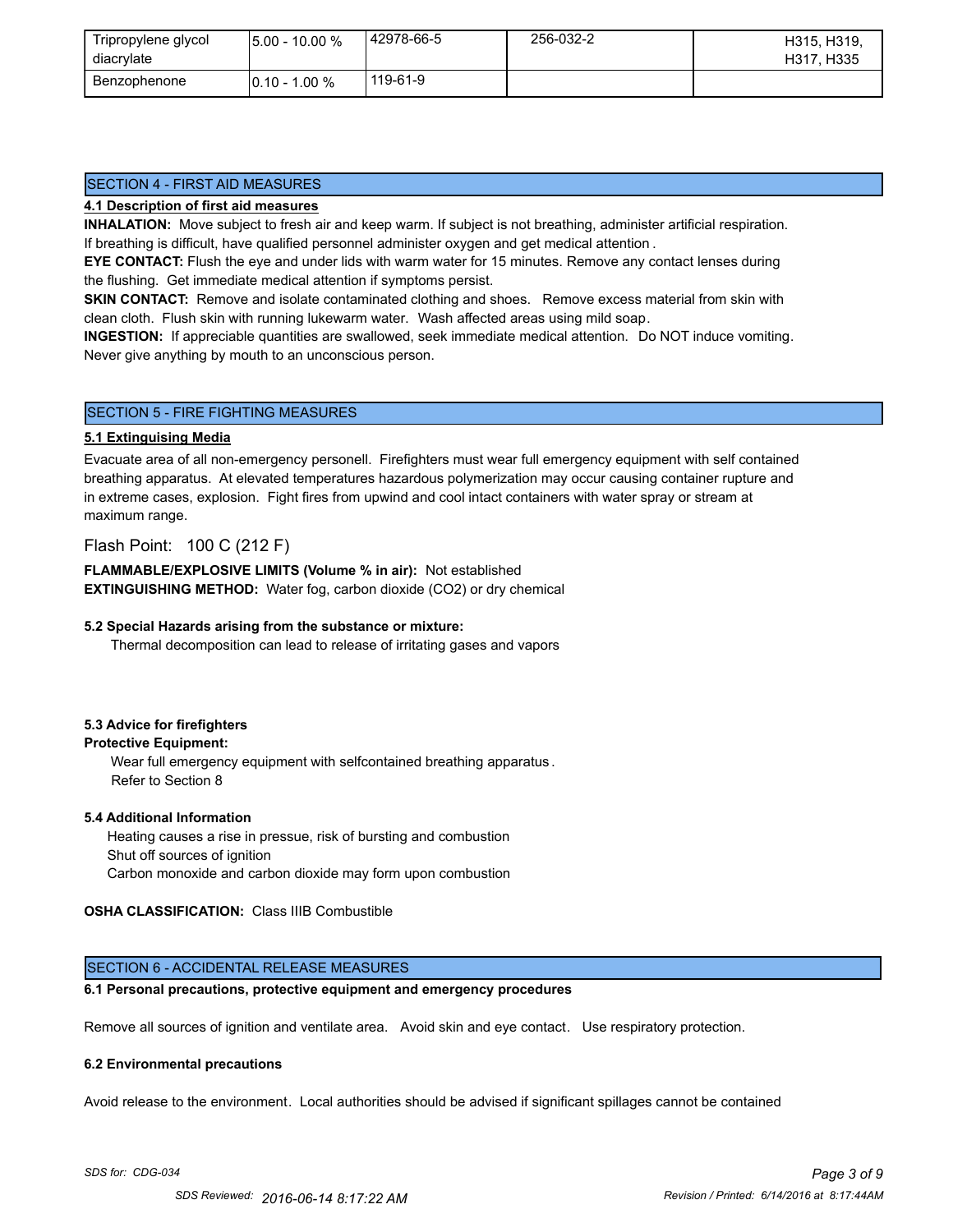#### **6.3 Methods and materials for containment and cleaning up**

 Absorb with inert materials such as dry clay or sand and place in closed container for disposal as solid waste in accordance with all applicable regulations.

#### SECTION 7 - HANDLING AND STORAGE

#### **7.1 Precautions for safe handling**

Avoid any unnecessary contact. Use protective clothing specified in Section 8.

#### **7.2 Conditions for safe storage, including and incompatibilities**

Store away from heat and sunlight to prevent spontaneous polymerization. Store below 90° F (32° C). Protect containers from physical damage. Storage of containers should conform to flammable and combustible liquid regulations.

## **SECTION 8 - EXPOSURE CONTROLS / PERSONAL PROTECTION**

#### **8.1 Control parameters**

**Exposure Limits:** Not established for mixture

| Chemical Name / CAS No.                         | <b>OSHA Exposure Limits</b> | <b>ACGIH Exposure Limits</b> | <b>Other Exposure Limits</b> |
|-------------------------------------------------|-----------------------------|------------------------------|------------------------------|
| 1,6-Hexanediol diacrylate<br>13048-33-4         |                             |                              |                              |
| Tripropylene glycol<br>diacrylate<br>42978-66-5 |                             |                              |                              |
| Benzophenone<br>119-61-9                        |                             |                              |                              |

#### **8.2 Exposure Controls**

**VENTILATION:** Provide natural or mechanical ventilation to minimize exposure. If practical, use local mechanical exhaust ventilation at sources of air contamination.

**EYE PROTECTION:** Use splash-proof safety goggles or safety glasses that are ANSI approved to prevent eye contact. Eyewash availability is also recommended.

**HAND PROTECTION:** Use nitrile, butyl or other gloves that are resistant to chemicals in Section 2. Replace immediately if punctured or torn or when a change of appearance (color, elasticity, shape) occurs . A minimum of 0.45mm thick gloves for long duration exposure (up to 4 hours) or mechanical handling activities; single use, disposable gloves for short duration exposures not exceeding 30 minutes or where splashes are likely, are recommended.

**RESPIRATORY PROTECTION:** Use of NIOSH/MSHA approved respirators is recommended where exposure limits may be exceeded. Consult the respirator manufacturer for appropriate type and application. **SKIN PROTECTION:** Protective or disposable outer clothing is recommended.

**Environmental Exposure Controls:** Avoid release to the environment. The product should not be allowed to enter drains, water courses or the soil.

| <b>SECTION 9 - PHYSICAL AND CHEMICAL PROPERTIES</b> |                                                           |                       |                   |
|-----------------------------------------------------|-----------------------------------------------------------|-----------------------|-------------------|
|                                                     | 9.1 Information on basic physical and chemical properties |                       |                   |
| Appearance:                                         | Liquid with moderate<br>viscosity                         | Odor:                 | Mild Acrylic odor |
| Vapor Pressure:                                     | Not Established                                           | <b>Vapor Density:</b> | Heavier than Air  |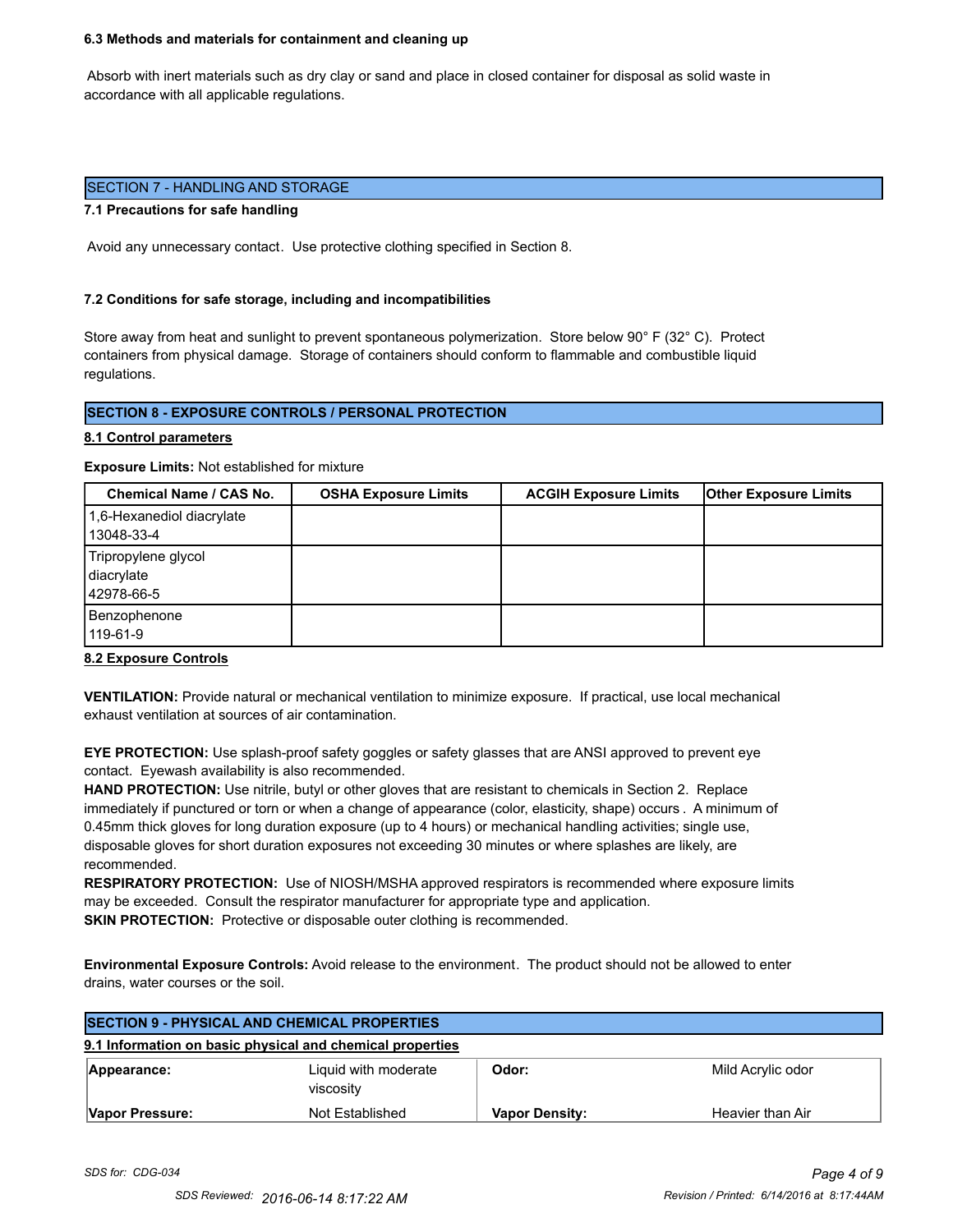| $ pH$ :                          | Not Established                | Formula KG / Gal                 | 4.29            |
|----------------------------------|--------------------------------|----------------------------------|-----------------|
| <b>Melting Point:</b>            | Not Available                  | <b>Freezing Point:</b>           | Not Available   |
| Solubility:                      | Not Soluble in Water           | <b>Boiling Range:</b>            | Not Available   |
| <b>Flash Point:</b>              | See section 5.1                | <b>Evaporation Rate:</b>         | ≺1              |
| <b>Flammability:</b>             | See Section 5.4                | <b>Explosive Limits:</b>         | See Section 5.4 |
| Viscosity:                       | See Certificate of<br>Analysis | <b>Specific Gravity (SG)</b>     | 1.132           |
| Grams VOC less water:            | $< 1\%$                        | <b>Partition Coefficient</b>     | Not Available   |
| <b>Auto-Ignition Temperature</b> | Not Available                  | <b>Decomposition Temperature</b> | Not Available   |

## **SECTION 10 - REACTIVITY / STABILITY HAZARD DATA**

## **10.1 Reactivity**

None known

## **10.2 Chemical Stability**

This material is stable under recommended storage and handling conditions.

## **10.3 Possibility of hazardous reaction**

Under certain conditions (excess temperatures and contamination) hazardous polymerization may occur. Avoid high temperature and contamination with foreign materials.

## **10.4 CONDITIONS TO AVOID:**

Excessive heat, ignition sources and contamination with dirt and other foreign materials.

## **10.5 Incompatible Materials:**

Avoid contamination or inappropriate mixing with strong oxidizing agents, peroxides, strongly caustic materials and metal corrosion products including rust. Do not expose to UV light during storage.

#### **10.6 Hazardous decomposition products**

Thermal oxidation or pyrolysis (as in fire) may yield carbon dioxide, carbon monoxide and volatile organic fragments which are flammable, irritating or toxic.

#### Hazardous polymerization will not occur.

| <b>ISECTION 11 - TOXICOLOGICAL INFORMATION</b> |
|------------------------------------------------|
|------------------------------------------------|

| <b>Component Toxicity:</b>                                                           |              |
|--------------------------------------------------------------------------------------|--------------|
| <b>Component Description</b><br>Oral, Dermal, Inhalation<br><b>Toxicity</b>          | Ecotoxocity: |
| 1,6-Hexanediol diacrylate<br>Oral:5.00 g/kg (Rat)<br>Dermal: 3,600.00 µL/kg (Rabbit) | N/A          |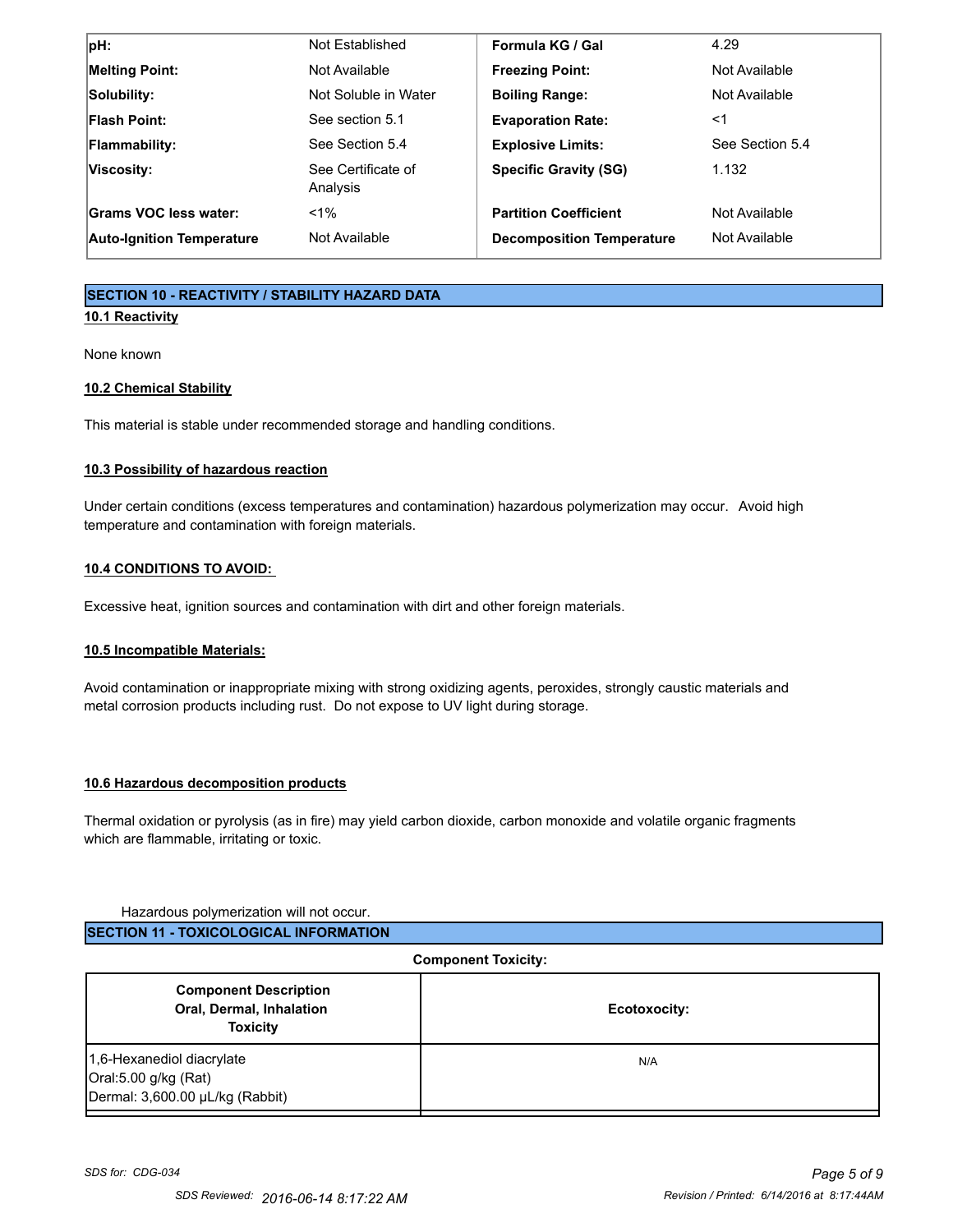| Tripropylene glycol diacrylate                  | 48 Hr EC50 Daphnia magna: 88.7 mg/L                             |
|-------------------------------------------------|-----------------------------------------------------------------|
| Oral:3,000.00 mg/kg (Rat)                       | 72 Hr EC50 Desmodesmus subspicatus: >28 mg/L                    |
| Benzophenone<br>Dermal: 3,535.00 mg/kg (Rabbit) | 96 Hr LC50 Pimephales promelas: 13.2 - 15.3 mg/L [flow-through] |

**TOXICOLOGICAL DATA:** Slightly Toxic by injestion. Prolonged or repeated exposure may result in sensitization. **LC50** - No additional information **LD50** - No additional information **MUTAGENICITY:** No additional information **REPRODUCTIVE EFFECTS:** No additional information **CARCINOGENICITY:**

Benzophenone: IARC: Possible human carcinogen OSHA: listed

Carcinogenicity:

#### **SECTION 12 - ECOLOGICAL INFORMATION**

#### **12.1 Toxicity**

No determination has been made on ecological impact. However, it is recommended to prevent contamination of the environment with this product, i.e. soil, landfills, drains, sewers, surface waters, etc.

#### **12.2 Persistence and degradability**

No determination has been made on ecological impact. however, it is highly recommended to prevent contamination of the environment with this product, i.e. soil, landfills, drains, sewers, surface waters, etc

#### **12.3 Bioaccumulative potential**

No determination has been made on ecological impact. However, it is highly recommended to prevent contamination of the environment with this product, i.e. soil, landfills, drains, sewers, surface waters, etc.

#### **12.4 mobility in soil**

No determination has been made on ecological impact. However, it is highly recommended to prevent contamination of the environment with this product, e.i. soil, landfille, drains, sewers, surface waters, etc.

#### **SECTION 13 - DISPOSAL CONSIDERATIONS**

#### **13.1 Waste Water methods**

If material becomes a waste, it does not meet the criteria of a hazardous waste as defined under the Resource Conservation and Recovery Act (RCRA) 40 CFR 261 as supplied. Dispose of this material in accordance with all applicable federal, state, provincial, and local laws and regulations.

### **SECTION 14 - TRANSPORTATION INFORMATION**

Transport this product in accordance with all applicable laws and regulations . This product, as supplied, is not regulated nor classified as a hazardous material/dangerous good by United States Department of Transportation (DOT), the International Civil Aviation Organization (ICAO), the International Maritime Organization (IMO), the Canadian Transportation of Dangerous Goods Act (TDG), or the International Air Transport Association (IATA) .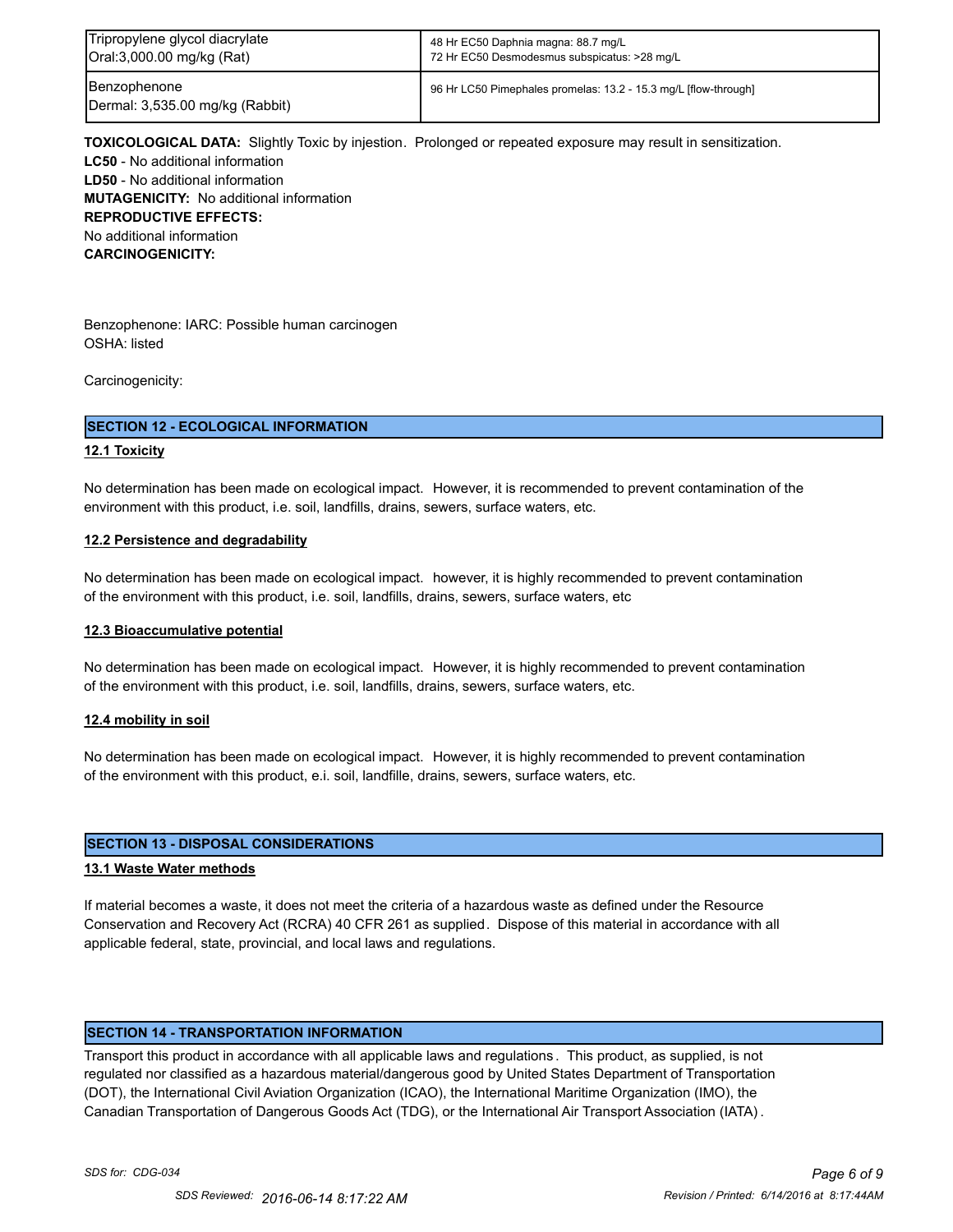**14.2 UN Proper Shipping Name:** Not Applicable

**14.3 Transport Hazard Class:** Not Applicable **DOT (49 CFR)/IATA/IMDG Hazard Class:** Not Applicable

 **14.4 Packing Group:** Not Applicable

#### **SECTION 15 - REGULATORY INFORMATION**

**15.1 Safety, Health and Environmental regulations / legislation specific for the substance or mixture**

This safety data sheet has been formatted to the best of our ability in accordance to Directive 67/548/EEC or Directive 1999/45EC, American National Standards Institute (ANSI) and contains hazard criteria and all information required by the Canadian Controlled Products Regulation (CPR) in regard to this product.

**Clean Air Act - Ozone Depleting Substances (ODS):** This product and its components do not contain Ozone Depleting Substances.

**Canadian Inventory Status:** Components of this product are currently listed on the Canadian Domestic Substance List (DSL) or the Canadian Non-Domestic Substance List (NDSL).

**Coalition of Northeastern Governors (CONEG):** This product meets the requirements of CONEG pertaining to heavy metals total content of no more than 100 PPM. No heavy metals are added as a part of the formulation, but raw materials may contain residual parts per million as naturally occurring elements.

**European Inventory Status:** Components of this product are listed on the European Inventory of Existing Commercial Substances (EINECS), the European List of Notified Chemical Substances (ELINCS), or are exempt from being listed.

**Food and Drug Administration (FDA) Food Packaging Status:** Components of this product have not been cleared by FDA for use in food packaging and/or other applications as an indirect food additive .

**European Union Directive 2011/65/EC Restriction of Hazardous Substances (RoHS):** This product is in compliance with the requirements of the RoHS2 Directive.

#### **California Proposition 65 RTK:**

The following components of this mixture are listed under California Proposition 65:

Benzophenone 119-61-9 0.1 to 1.0 % Carcinogen

If CAS numbers 13463-67-7 and/or 1333-86-4 are listed they are not supplied in respirable form.

**REACH** : This product is compliant with the registration of the REACH Regulation (EC) No. 1907/2006 as all its components are either excluded, exempt and/or preregistered.

The following Substances of Very High Concern are present (updated December 17, 2015 to review for the 168 SVHC)

- None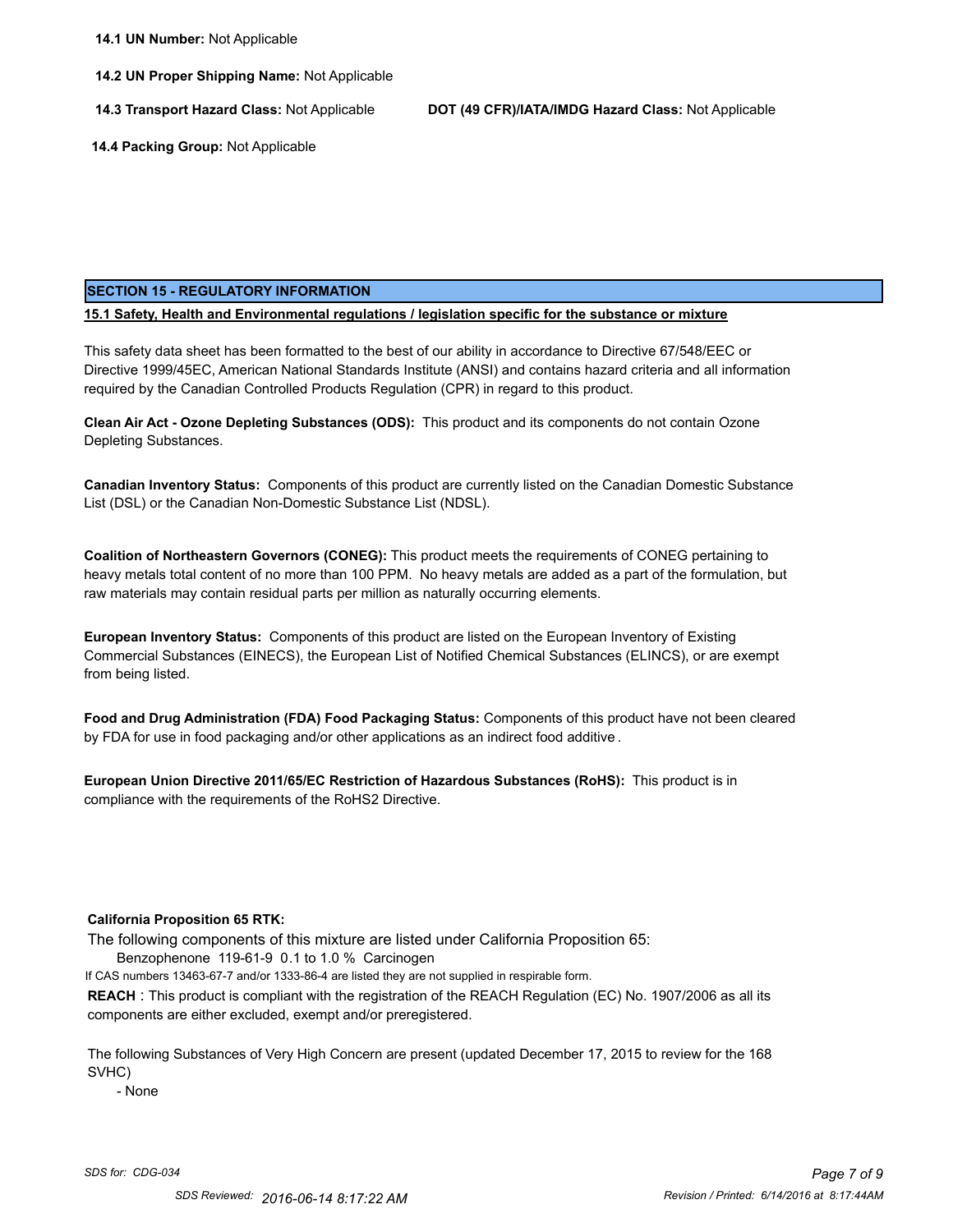- None

#### **Superfund Amendments and Reauthorization Act of 1986 (SARA) Title III: Section 302:**

- None

#### **Superfund Amendments and Reauthorization Act of 1986 (SARA) Title III: SARA 313:**

 This product contains the following components that are regulated under the Toxic Chemical Release Reporting requirements 40 CFR 372:

- None

**Global Inventories:** The components of these products are listed in the following or exempt from listing:

Europe (EINECS): Yes USA (TSCA): Yes Canada (DSL): Yes Japan (ENCS): Yes Philippines (PICCS): Yes China (IECSC): Yes Australia (AICS): Yes Korea (KECI): Yes New Zealand (NZloC): Yes Taiwan (ECSI): Yes



**HMIS® ratings** are a registered trade and service mark of the National Paint and Coatings Association with the following scale:

\* = Chronic health effect PPE Index

- 4 = Severe Hazard A = Safety Glasses
- $3 =$  Serious Hazard  $B =$  Safety Glasses and Gloves
- 2 = Moderate Hazard C = Safety Glasses, Gloves and Protective Apron
- 1 = Slight Hazard D = Face Shield, Gloves and Protective Apron
- 0 = Minimal Hazard E = Safety Glasses, Gloves and Respirator

#### **Definitions**

- TWA Time Weighted Average
- TLV Threshold Limit Value
- STEL Short Term Exposure Limit
- CAS# Chemical Abstract Service Number
- NTP National Toxicology Program
- PEL Permissible Exposure Limit
- IARC International Agency for Research on Cancer
- ANSI American National Standards Institute